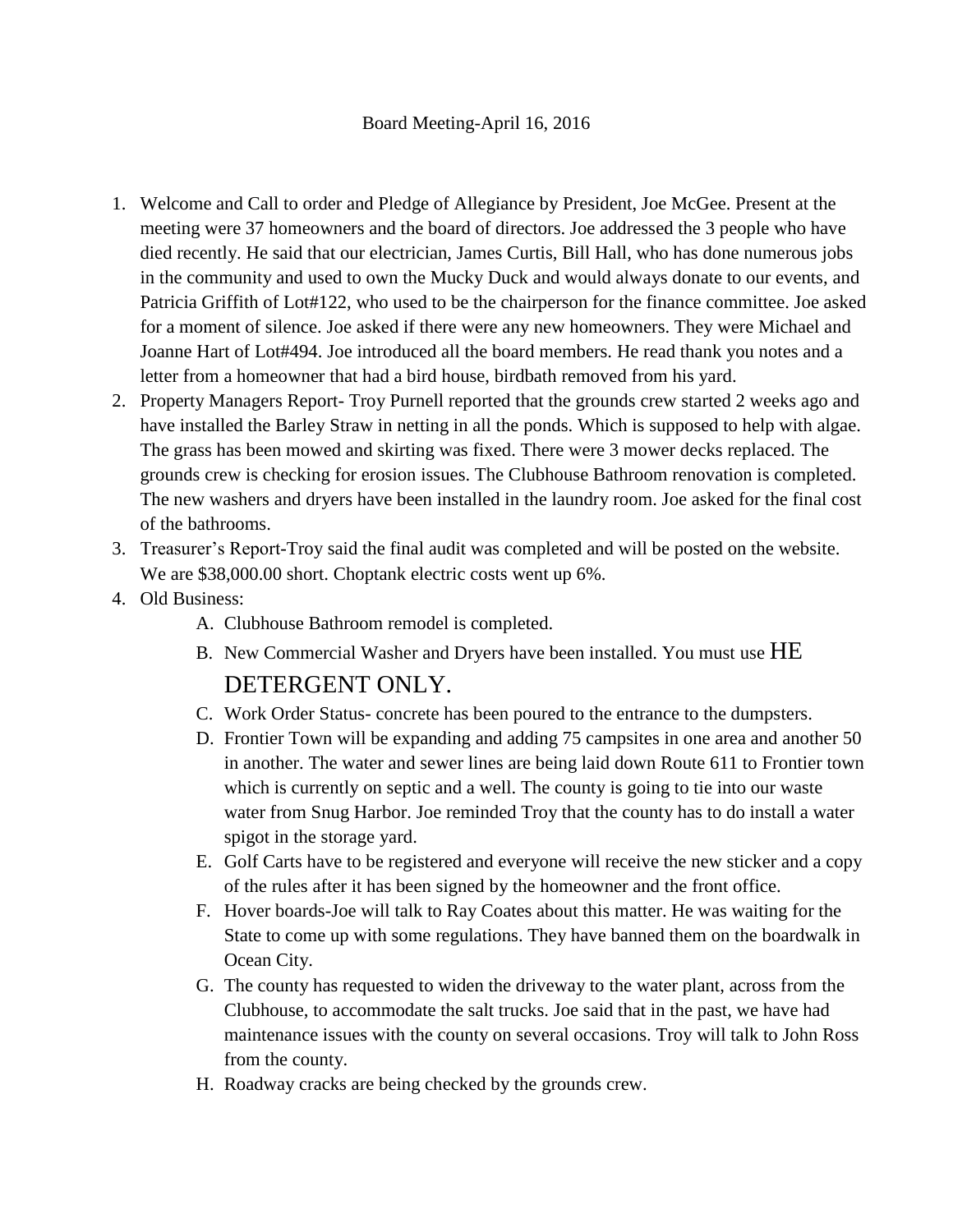**I.** Pool contract-**Keith made a motion to accept the pool contract but not to exceed \$50,000.00 (which would include the \$385.00 X 6 weeks no lifeguard after the season) Bob Molle 2nd and all were in favor.**

## **5. Committee Reports:**

- A. ECC-Cathy Ortel said the inspections will start the last week of April. She will do all of the community for the first inspection and then her committee will do the  $2<sup>nd</sup>$ inspection. She asked that if people do not respond or correct the violation that they be fined at \$50.00 per item plus administration fee. Onto other business, she reported that there is more structures going up without ECC approval. They are being attached permanently, which is not allowed. Another problem was a corrugated roof, which is not allowed in the community. She asked if the fine be higher for the structure construction to \$300.00. There is another problem with a homeowner that rents and has been advertising pets allowed. This issue has been going on since 2011. Joe said the board needs to talk to Ray Coates about this matter. He stated that this might be our first legal problem. Mike Whaley said the house next to him is in deplorable condition. This house is now owned by the bank. Mike said that the roof shingles are coming off. What can be done about this? Troy said the bank will send people in to check on things but they are not obligated to do the roof, and they usually don't invest any more money, they take the loss.
- B. Storage Committee-Dale Verga Stated that her inspections will start at the end of May. We have 16 that haven't paid yet. They were called and Joe said that if they are not paid for by our next meeting, they lose their spot. Joe said to send a letter to each one that is late and state that if it isn't paid for the Association has the right to remove whatever is in there and the homeowner is charged a fee for this.
- C. Beautification Committee-Missi Clark said the Clean Up day will be on April  $30<sup>th</sup>$ and to meet at 9:00 AM at the Clubhouse and lunch will be at 2:00PM at the Clubhouse. Missi had a plan for a butterfly garden and the cost. She wants it in McGee Park and we need a space of 100 sq. feet. Board approved.
- D. Entertainment- Kay Whaley reminded everyone about the magnetic calendar that was sent in everyone's homeowner's dues. There are extra ones at the front office. She sent a big thank you out to Patsy Peeling, Wendy O'Meally and family for chairing the Easter egg hunt.
- E. On April 30 we have the cleanup day, May we have Flea market, bull roast, meet and greet, In June the Puzack Memorial golf tournament, tie dye event, In July we have the parade-which we need some volunteers, July  $4<sup>th</sup>$  Picnic, Shrimp Feast, and the Murder Mystery, In August we will have the Suicide Bridge dinner cruise, crab feast, taste off, and the Luau. We welcome other suggestions and we can guide you but it will be up to you to chair the event and get the volunteers. Some suggestions were Paddleboat and Kayak races, bonfire, and drive-in movie for golf carts.